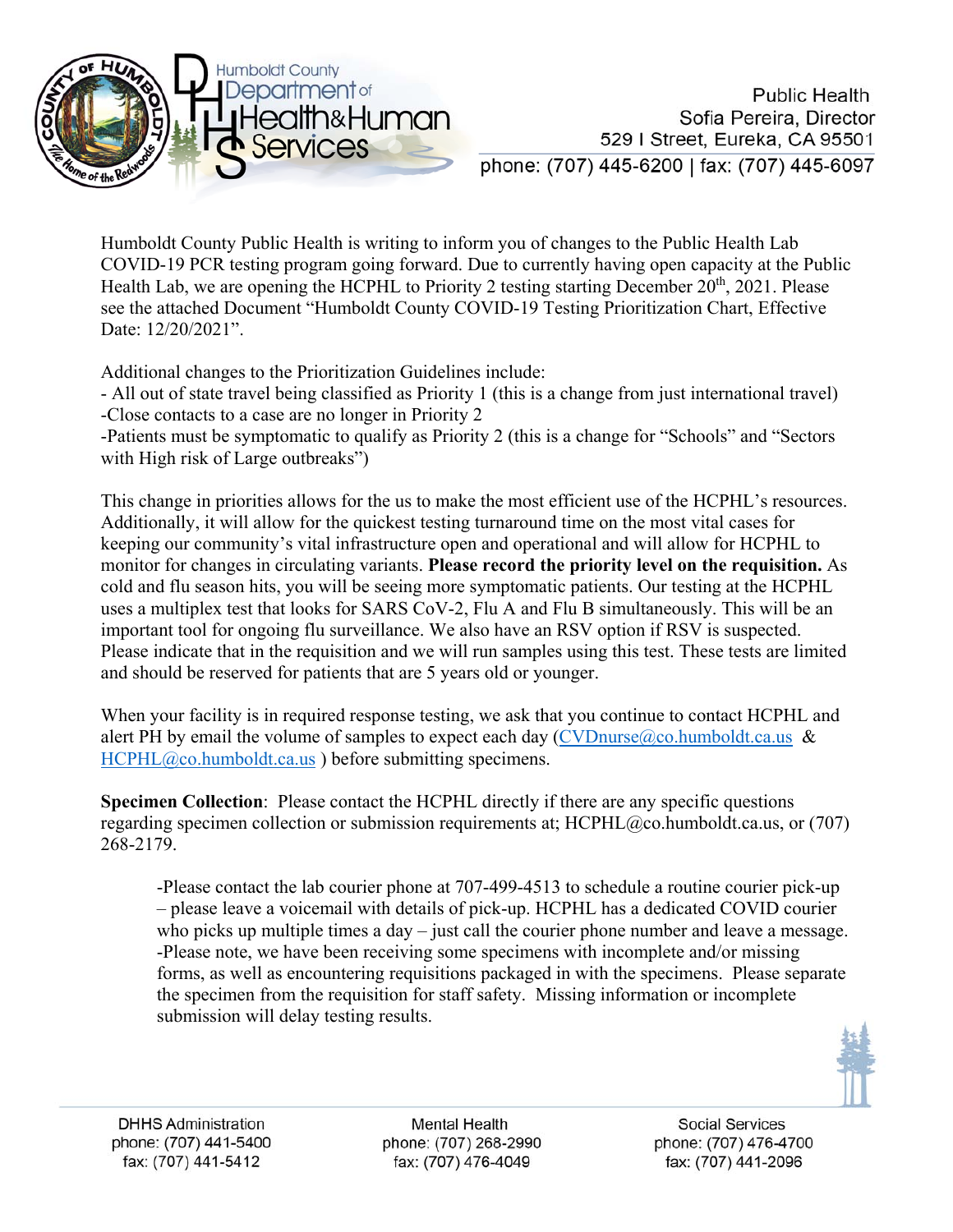## **Humboldt County COVID‐19 PCR Testing Prioritization Chart**

## **Effective Date: 12/20/2021**

PRIORITY 1: Ensures continuity of healthcare system operations and protects from spread of COVID-19 in high-risk settings. Helps to facilitate PPE preservation, infection control measures, and protect healthcare workforce and vulnerable populations. Appropriate identification of individuals where disease control decisions (i.e., isolation and quarantine) are paramount for containment in a high‐risk setting.

– HCPHL is currently accepting Priority 1 and Priority 2 Specimens for PCR testing.

Interfacility Transfers: Those awaiting "clearance" testing for transfer to another facility, e.g., Sempervirens, SNFs, incarceration (regardless of symptoms).

Congregate settings: Symptomatic or exposed individuals residing or working in congregate living facilities such as SNF/LTCF, incarceration, shelters. Healthcare Workers: Regardless of exposure, symptomatic healthcare workers (including EMS).

Hospitalized: Patients who are hospitalized with symptoms consistent with COVID.

Out of State Travelers: Anyone with a history of out of state travel within the previous 14 days (note travel dates and states/countries on requisition).

PRIORITY 2: Symptomatic persons in a higher-risk setting. Ensures those at highest risk of complication of infection and those in higher risk settings are rapidly identified and appropriately triaged. Helps to ensure the essential services workforce. These are for symptomatic persons only and can include confirmation of a rapid antigen positive.

– HCPHL is currently accepting Priority 1 and Priority 2 Specimens for PCR testing.

First Responders: **Symptomatic** first responders including law enforcement and fire.

Critical Infrastructure: Symptomatic individuals whose occupation is part of critical infrastructure.

High Risk: Symptomatic individuals who have risk factors, such as age over 65 or comorbidities, which put them at heightened risk for severe illness, and other populations disproportionately impacted by COVID‐19 such as tribal and Latinx community.

Schools: Symptomatic persons working in or attending on-site instruction.

Sectors with high risk of large outbreaks: Symptomatic persons from an agricultural setting, manufacturing, food processing and including places of worship.

PRIORITY 3: Individuals not falling into the categories above. HCPHL recommends using available testing programs in the community for this group, including private labs, pharmacies, state sponsored sites such as Optum (https://lhi.care/covidtesting) and the state testing program available through the Testing Task Force (https://testing.covid19.ca.gov/get‐started/). For settings with CLIA‐waiver, rapid tests can be requested through MHOAC system. Please see attached rapid test algorithm for when a PCR follow up is needed.

## Anyone in priority 2 who does not have symptoms.

Close contacts to a case: All close contacts should be tested 3-5 days after exposure, regardless of vaccination status. Symptomatic close contacts to confirmed cases can be run on a rapid platform first (Abbott ID NOW, BinaxNOW, Carestart). If negative, repeat with rtPCR test through available community PCR testing.

Workplace surveillance\*: Asymptomatic screening of unvaccinated staff working in any setting. This includes staff from unvaccinated HCW or other unvaccinated staff mandated to test weekly or twice weekly. Surveillance in places of risk for spread or mandated by local, state or federal guidelines.

Travel or pre-entry screening: Any testing related to venue entry or travel or other recreational purpose, such as sports (unless otherwise included above).

10.07.21

\*Public health does not recommend routine surveillance of fully vaccinated asymptomatic/unexposed staff at this time.